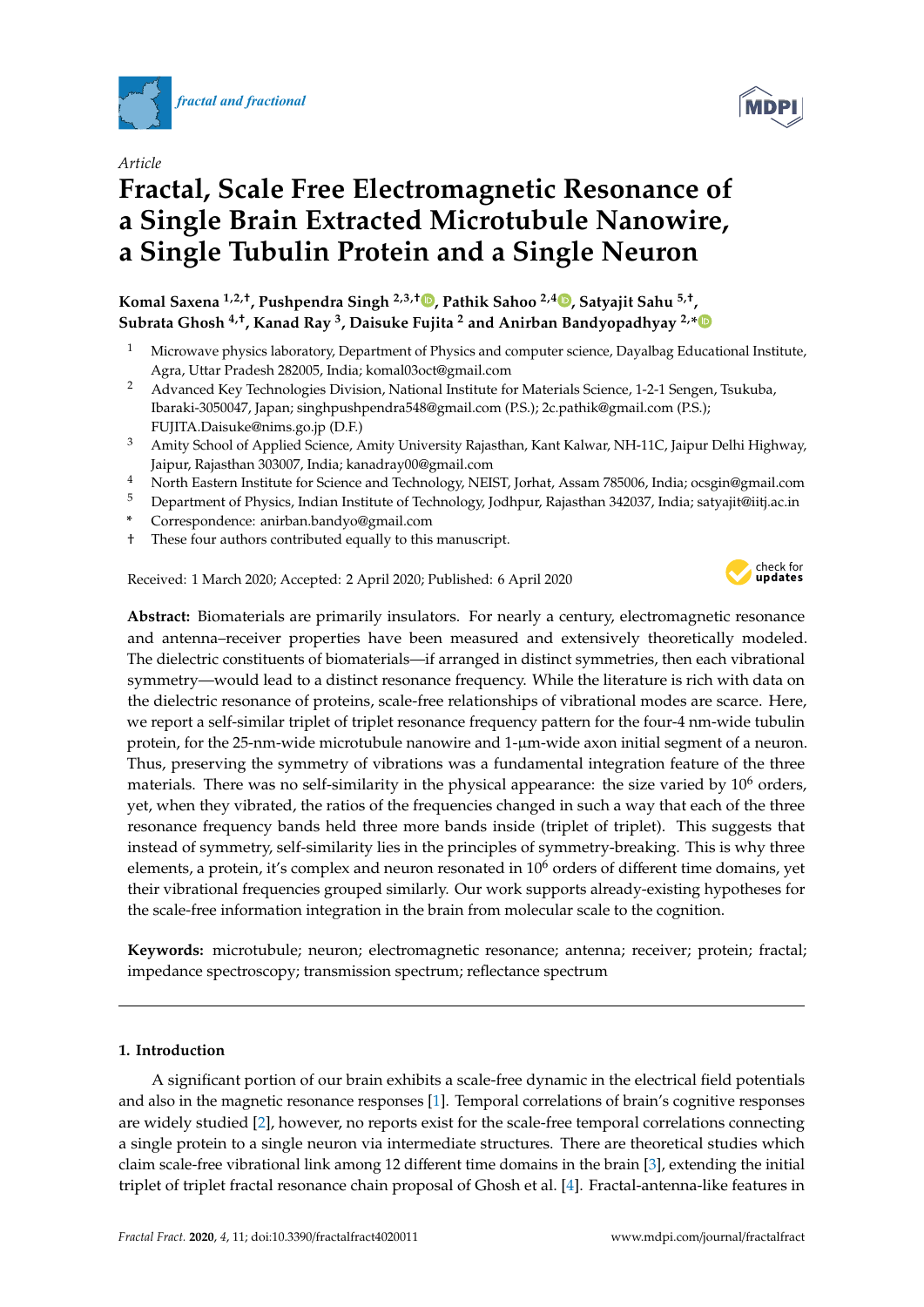the biomaterials have widely studied the topic of interest in recent times [5], Also, fractal geometry has been useful to design small and multiband antennas for wireless applications [6]. Establishing a connection is important since Ghosh et al. [7] have shown using coaxial probe that thus far believed micro and neurofilaments are not silent inside the axon initial segment, AIS, they vibrate and exchange signal with various dendritic and axonal branches before the soma builds up the axon potential [7]. Dielectric resonance measurement is carried out in two ways, either by measuring the reflectance and transmittance spectra or by measuring the impedance of proteins. These studies started in the 1930s and finding the fractal feature in the resonance frequency spectra is an abundant tool, frequently used in wide ranges of research fields. Therefore, be it a single tubulin protein, or a single microtubule or a neuron membrane, the dielectric resonance measurement is a routine task except that we use precise coaxial probe which because of its atomic sharp needle ensures that the precise contact is made with the material and environmental noise is drastically reduced. Impedance spectroscopy of microtubules was carried out in isolated conditions and also when these filaments are located in the neuron in a seminal work [8]. Extending the work further, Agrawal et al. [9] used a scanning dielectric microscope to image how ions move (milliseconds) live; as well as how the dipoles of filaments in a living cell of a neuron resonate (microseconds) in two distinct time domains to build a temporally correlated energy exchange to decide whether to fire or not [9]. Microtubules have been predicted as circular waveguides and resonators [10], and as an information processing device in the brain [11], which was confirmed by Sahu et al. in 2013 [12].

On the other hand, results from the electromagnetic resonance studies on tubulin protein and microtubules have been already theoretically predicted by the gold standard RRM model [13] and experimentally verified by Sahu et al. [14]. Regarding measurements of the dielectric resonance of neuron membranes, the literature is rich in advocating the fact that neuron membranes have wide ranges of distinct resonance frequencies, be it myelinated or not, it does not matter. The electromagnetic signal is not a movement of mass, extracellular materials, myelin sheath or fat coating cannot stop it, at wide ranges of high frequencies they do not resonate. Therefore, on the background of well documented and understood electromagnetic resonance of proteins and biomaterials, we investigate here the pure resonance frequencies of these materials.

In most of the dielectric measurements of proteins or biomaterials, the material is dissolved into the solution and the electrodes are dipped to make a contact with many elements since the background response of solution and biomaterial + solution are identical, the minimum differences are subtracted and the resultant signal is claimed as the pure material property. Consequently, the researchers derive non-physical results e.g., a metal-like ampere level current flow in tubulin (1 A current in tubulin solution at 0.2 V, 0.2  $\Omega$  resistance, like a superconductor, 15  $\mu$ A at 1V for microtubule solution [15] and a massive microfarad capacitance in microtubule [16], quantum-like near-ballistic resistance without any electromagnetic resonance (97.4 k $\Omega$ ). Collisionless quantum transport of electrons under massive noise in water along the microtubule surface at ambient atmosphere is non-physical. Moreover, metal-like current flow and an extreme insulator-like capacitance cannot be together: it should be either metal or an insulator if the milliampere-order current does not burn it. The literature is rich in non-physical claims, e.g., microtubules transport ions through their surface like metals—even when surrounded by water [17]. When a neuron membrane cannot transport ions through its surface, it transmits ions vertically through ion channels and an electric field horizontally along the membrane length. Apparently, to transmit vesicles, microtubules have devised massive walking mechanisms for the molecular motors. It is difficult to establish logically how one C-terminus captures ions and gives it to another C-terminus—and the efficiency for this is comparable to that of a metallic transmission. Researchers claim that in deionized water (18.2 MΩ)—which itself transmits microampere level currents at 1V—they are able to measure biomaterials that send nanoampere or picoampere-level currents.

Tubulins self-assemble rapidly under electromagnetic pumping, though previous report existed, it was shown with better clarity by Sahu et al. [18], however Sahu et al. [18] have carried out impedance or AC resistance measurement of microtubule shown in Figure 1a by AC blocking and DC blocking,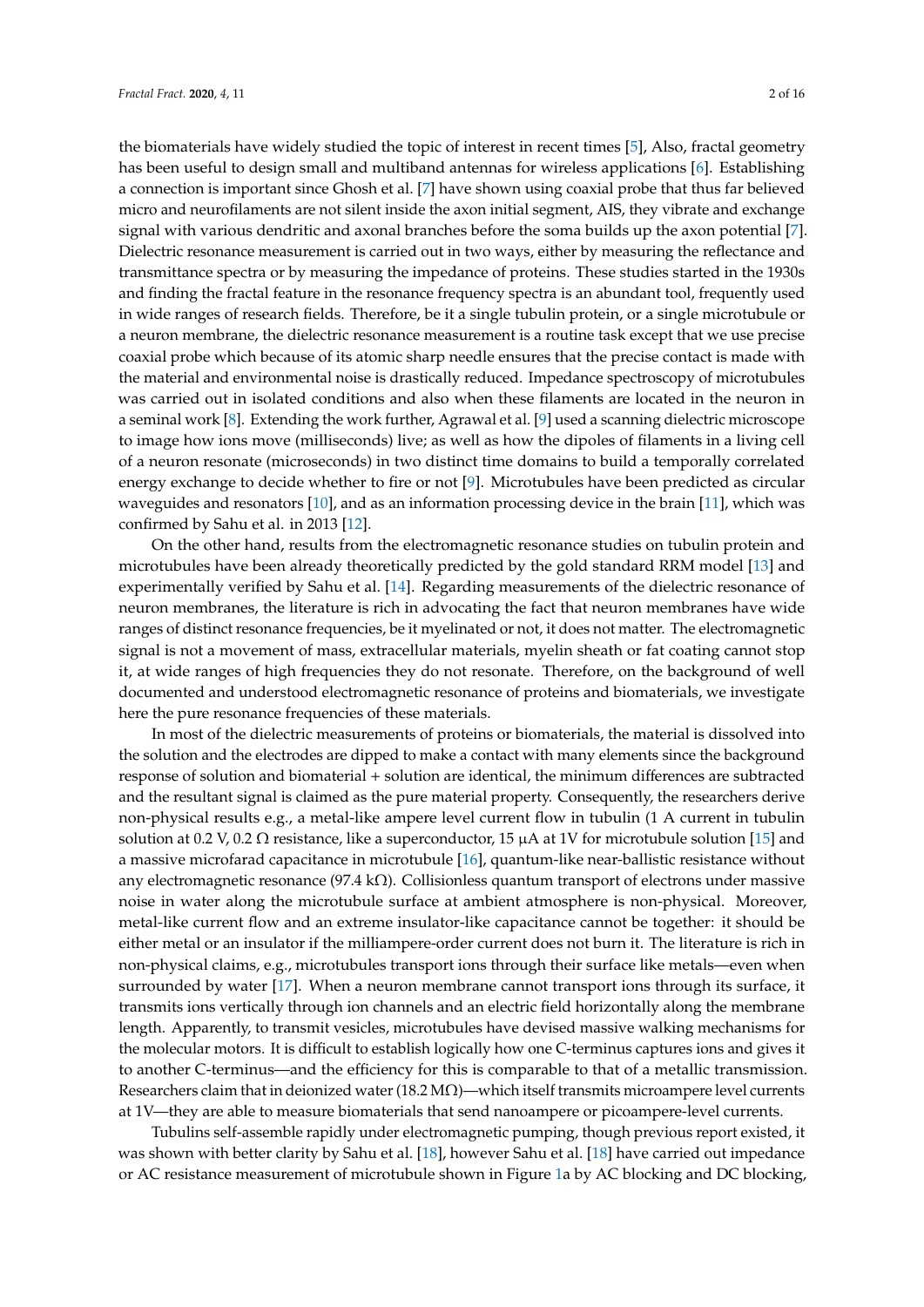manually creating neutralization circuits for all 400 points measurements in the frequency spectrum of kHz, MHz and GHz range. One such example circuit is shown in Figure 1b,c. Nearly 400 distinct circuits were created, no impedance analyzer was used to give a blind run because if there is a nonlinear property in the frequency for any material, no machine is designed to neutralize effects over such a long frequency range. Sahu et al. [18]'s painstaking measurements were difficult to follow because each data point requires a separate optimization circuit construction. Dipping biomaterials in solution and then measuring the transmission from one end of the beaker to another replicates the water response (background data–sample data, even nonlinear features look similar with and without water). The biomaterials are simply impure in the large number of published reports, buffer salts are always there [8,19,20]. Such claims arise because the necessity of connecting one molecular unit, e.g., a microtubule or one protein molecule with the electrode is supremely important for any device or material characterization, this fundamental principle of material characterization is ignored in almost every single study performed other than Sahu et al. [18]. The basic principle of normalization of electrode effect arises only when there is a proper contact, most reports are carried out in a non-contact or poor contact scenario, whereas AFM (Atomic Force Microscoppy)- or STM (Scanning tunneling Microscopy)-connected piezo-motor-controlled tips are the only reliable way to do it. The non-availability of such setups may have led to the generation of plethora of non-physical results, most of them suggest, microtubules are both superconductors and supercapacitors at the same time. Moreover, the impurity of water that itself electromagnetically resonates in the kHz (ions in water resonates in the entire kHz range) and in the 10–80 GHz domain masks the biomaterials property. The problem is genuine and critical. Sahu et al. [18], and later Ghosh et al. [7], addressed this concern in their work, following two distinct routes.

For years, Sahu et al. [18] carefully mapped how long biomaterial needs to be dried so that it does not degrade, but electrode–solvent–electrode transport is neutralized. During optimization, the deformity in the quantum tunneling images or atomic force microscopes, RAMAN-FTIR spectra (single spot on a single element) and current-voltage characteristics were carefully optimized. While draining the excess water, setting the proper drying conditions and flushing the dry  $Ar<sup>+</sup>$  gas around its measuring environment was optimized for varying times so that the ionic responses of the biomaterials (hysteresis in current-voltage characteristics, noise in RAMAN-FTIR peaks, etc) were at a minimum. Note that no one could isolate internal water totally from a biomaterial without destroying it. We need to measure ionic transport, but that transport should be contributed by protein surface, filament surface or internal biomaterial structure, not by the solution. However, Ghosh et al. [7] found that simply drying is not enough: Ions and water layers need to be balanced with the structural stability of the biomaterials, or else the optimization fails. Instead, he used a coaxial probe Au–insulator–Pt to insert the atomic sharp measuring Pt probe into the sample while outer Au layer of the coaxial probe took the ionic signal to the ground, or measured by a current meter or impedance analyzer (Figure 1d,e). Note that 3–4 molecular layers of water coating were always present and triggered an ionic transport [21] but we got the kHz domain resonance due to the molecular surface. Therefore, two efforts were made: first, reducing the water layer so that only the surface ions flow between the electrodes, and second, using coaxial probe connected to a piezo motor enabling a controlled precise route to measure the ionic conduction of any biomaterial surface or inside. Another unique advantage of this probe was that one could measure the dipolar oscillations at MHz or GHz using the inner Pt probe simultaneously, with the ionic signal using Au electrodes as shown earlier by Ghosh et al. [7].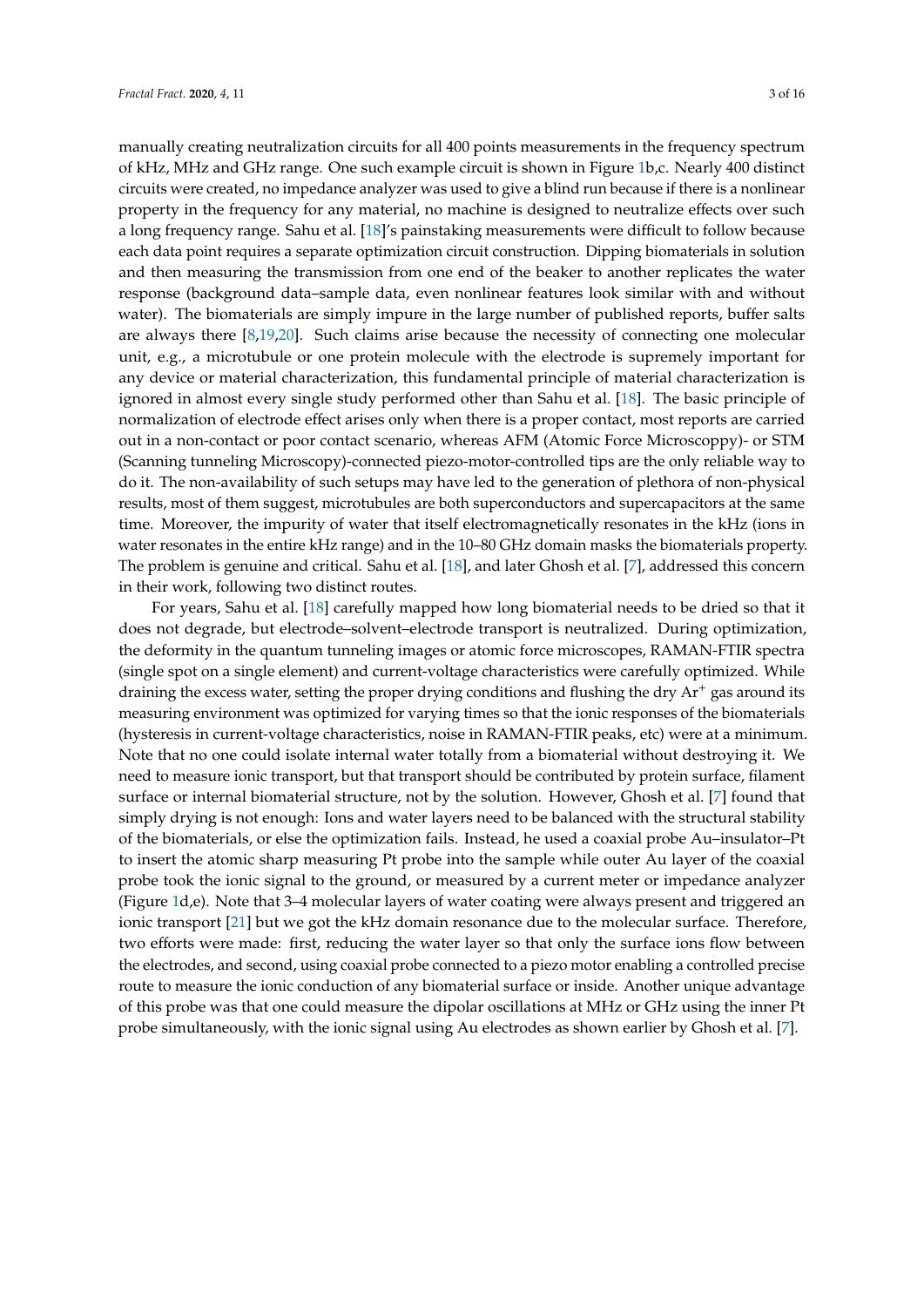

**Figure 1.** Experimental setups used for the background electromagnetic resonance measurement of microtubule and neuron; (**a**) A single tubulin protein structure is represented using a pair of balls; its dimensions are noted around it. Right, microtubule nanowire made of tubulin proteins; (**b**) SEM image of four probe single microtubule device, scale bar is 400 nm; (**c**) Schematic presentation of the four-probe setup. L is an inductor to block AC current to the DC resistance measurement setup and C is a capacitor to block the DC current; (**d**) Experimental setup for combined patch-clamp and our coaxial probe measurement on a cell culture plate. The glasstube of the patch-clamp was supplied with a buffer salt solution to maintain the pressure of the membrane-glass patch. The atomic resolution tip was connected to a GHz amplifier for instant signal amplification. Patch clamps sensed only ion flows that resonated at ~1 ms, read only one data and could not sense anything below 50–100 nm. In contrast, our recently invented coaxial atom probe (Figure 1d) sensed several time domains at a time, even below 0.5 nm. Its cavity between a Pt metal needle and an Au metal cylinder traps (10–20 watt) vibrations in its vicinity, the cavity's conical geometry amplified that signal, and the embedded dielectric resonator (glass) increased Q factor ( $\sim$ 10<sup>5</sup>) at all frequencies that its conical geometry allowed (3 kHz to 40 GHz). Unlike the patch-clamp, the atom probe read four signals at a time, filtered the noise, measured four distinct vibrations of protein complexes, noise-free (S/N~10<sup>5</sup> ), deep inside a neuron; (**e**) A pair of coaxial probes measured the passage of nerve spikes along the central filamentary region (right).

*ε* work when the water interacts with the biomaterial, it leads to non-physical results. Water molecules Since the 1930s, the practice of measuring biomaterials in hugely covered water, has been repeated continuously. The water layer around protein molecule is essential and its dielectric property of that water layer plays a vital role [22]. However, in the earlier times, 1930–1980, the researchers restricted themselves into the GHz or microwave domain where inions do not resonate, ions resonate in the kHz range, therefore protein data were not masked by ions moving between electrodes in the solution. However, there was another problem. Though water resonates 6–80 GHz and demonstrates a nonlinear variation of dielectric constant, now if we dissolve proteins into the water and then carry out the measurement in GHz ranges, then, it would be water's nonlinear resonance behavior not that of proteins. However, the 4-nm protein nanoparticle's dielectric constant is measured around  $2-3$  ( $\epsilon$ ), whereas  $\epsilon$  for similar nanoparticles would be around a few hundreds, around 10 at zero AC signal is a good theoretical prediction by Nanopoulos [23]. Since the background subtraction does not make an integral part of the protein molecule [24]. Buried water molecules hold proteins energy landscapes [25]. Sharp ripples in the normalized plots could be water interacting with the unwanted molecules in the buffer solution and delivering a response, unrelated to the protein. Consequently,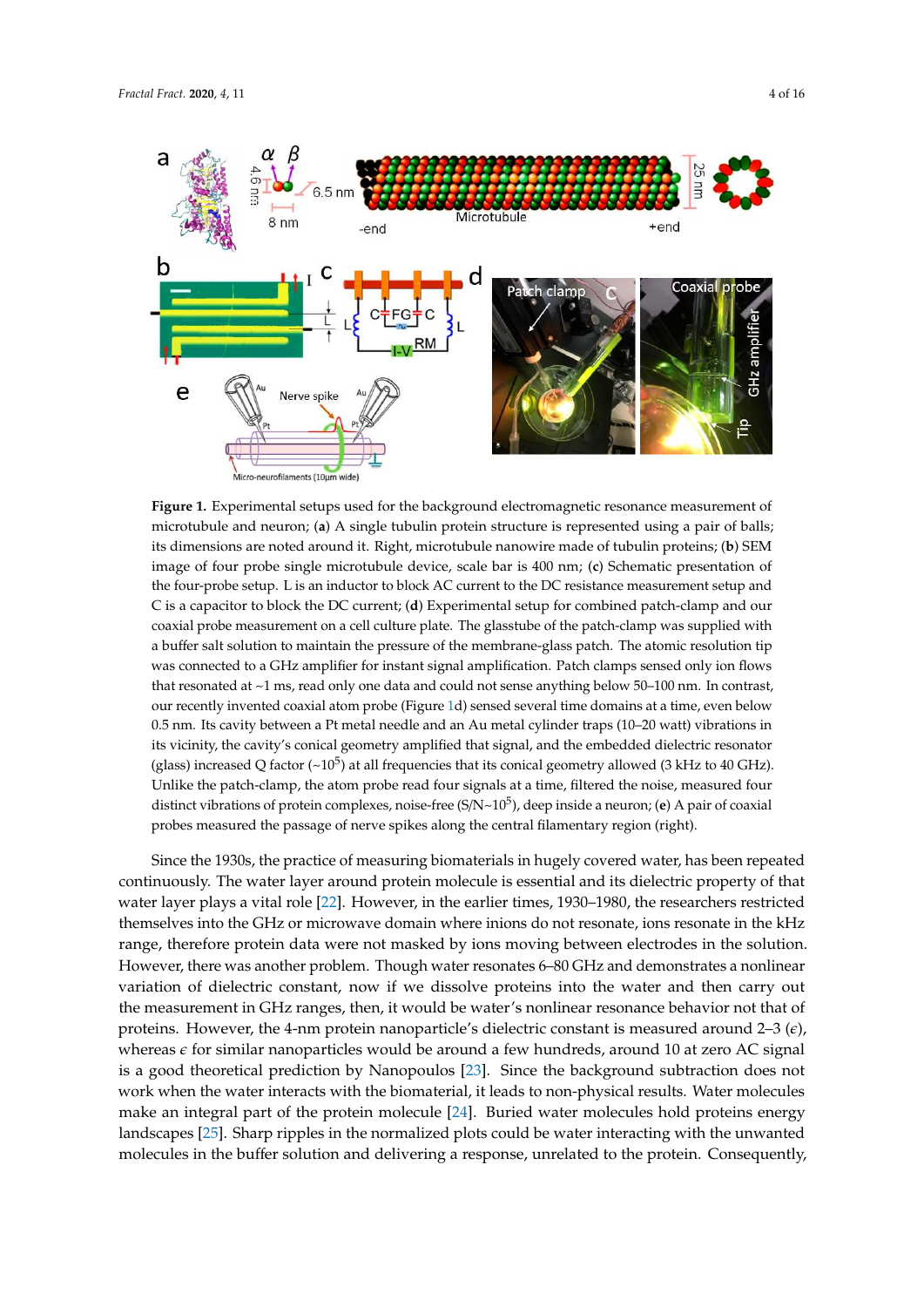the electromagnetic measurement in the MHz region is safe from water and ions, pure dipolar response is possible to capture, Sahu et al. [18] concentrated in that region.

For the survival of natural conformation and dynamics, biomaterials need water. If removed, the structure deforms, disintegrates. Since the pioneering work of Langmuir—who argued that a two to the three-molecular layer of water always remains as hydration shell around a biomolecule and that is essential for expressing the biomolecular property—we follow that in the experiment. We let the molecule dry over 2 h in the 70 L refrigerator, measured the vibration on the surface of the molecule using a piezo resonator connected to a quartz crystal micro-balance, FTIR-RAMAN and finished experiment rapidly—in the order of minutes. Between experiments, we added culture solution of neuron and or buffer solution for proteins and microtubules. One could also monitor current-voltage characteristic during drying, Ghosh et al. [7] created a prescription on how the feature changes to an optimized level. Once we are in the favorable wet domain, measurements of electromagnetic resonance are carried out.

## **2. Experimental Section**

# *2.1. Neuron Culture on Pre-grown Electrodes for Simultaneous Patch-Clamp and Wireless Axon Initial Segment (AIS) Experiment*

The sample, rat brain hippocampus (Hi); ≥0.25 mL embryonic neuron cell suspension (Lonza Inc.), was stored in the liquid nitrogen (LN<sub>2</sub>) environment. We prepared the solution for a neuron culture following the procedure outlined by Lonza company manual. Transferred the cell suspension to the pre-grown Au electrode grids as shown in Figure 1d, randomly spaced electrodes were grown on a Si/SiO<sub>2</sub> substrate then coated with poly-D-lysine. The Au electrode surface was etched out for better electronic transmission. Incubate the cells for 4 h at 37 °C in a 5%  $CO_2$  incubator. Remove the medium from the cells, leaving a small volume to ensure the cells do not dry out. Add fresh, pre-warmed medium. Shift sections of the growing neurons using atom probe connected to high-resolution manipulators so that they grow, as we desire around the electrodes. Incubate the cells at 37 °C with 5% CO2. After the initial medium change on day 5, replace 50% of the growth media every 3 to 4 days. Warm an appropriate amount of medium to  $37^{\circ}$ C in a sterile container. Remove 50% of the medium from the cell culture. Replace with the warmed, fresh medium and return the cells to the incubator. Positional adjustment of neural branches around the electrodes of the grid continues until day 8–9.

We used 6–14-day-old rat hippocampus cultured neuron cells for the simultaneous patch-clamp and atom probe experiment. Note that atom probes are insulated except the extreme edge  $\sim$ 2 nm to avoid electrical leakage from the cytoskeleton. Atom probes are scanning tunneling microscope tips coated with insulated resins. We carried out patch-clamp experiments ( $\sim$ 150  $\pm$  12 mm wide,  $n = 35$ , it means 35 neurons studied) for DC electric bias only. For measuring the neuron firing current, patch-clamp parameters were R<sub>seal</sub> ~  $5 \pm 1$  GΩ,  $n = 35$ ; R<sub>elec</sub> ~ 80  $\pm$  10 MΩ, the success rate of proper clamping was 55% (For Figure 3, *n* = 35, i.e., 35 pairs of neurons were measured in 35 devices). For a neuron, a surface electrode contact with the membrane shorts the electrical nerve impulse; however, a proper atomic electrode–axon core contact was essential for sensing a synchronous signal along the length of the neuron through the axon core. By measuring the resonance frequency, we confirm that we have touched the proper location inside the neuron, a composition of resonance frequencies was particular to a material. The resonance measurements are carried out using various impedance analyzers, vector analyzers and spectrum analyzers [12,14,18,26]. In Figure 3, the perpendicular electrodes do not touch, keeps ~2–3 nm separation with the microtubule.

#### *2.2. Reconstitution of Microtubule*

Microtubules are extracted from porcine brain by Cytoskeleton (Denver, CO, USA), we purchased tubulin protein including all associated tubulin-to-microtubule conversion kits and reconstituted microtubule in our laboratory. Purified microtubule subunits (tubulins) were preserved at −80 ◦C.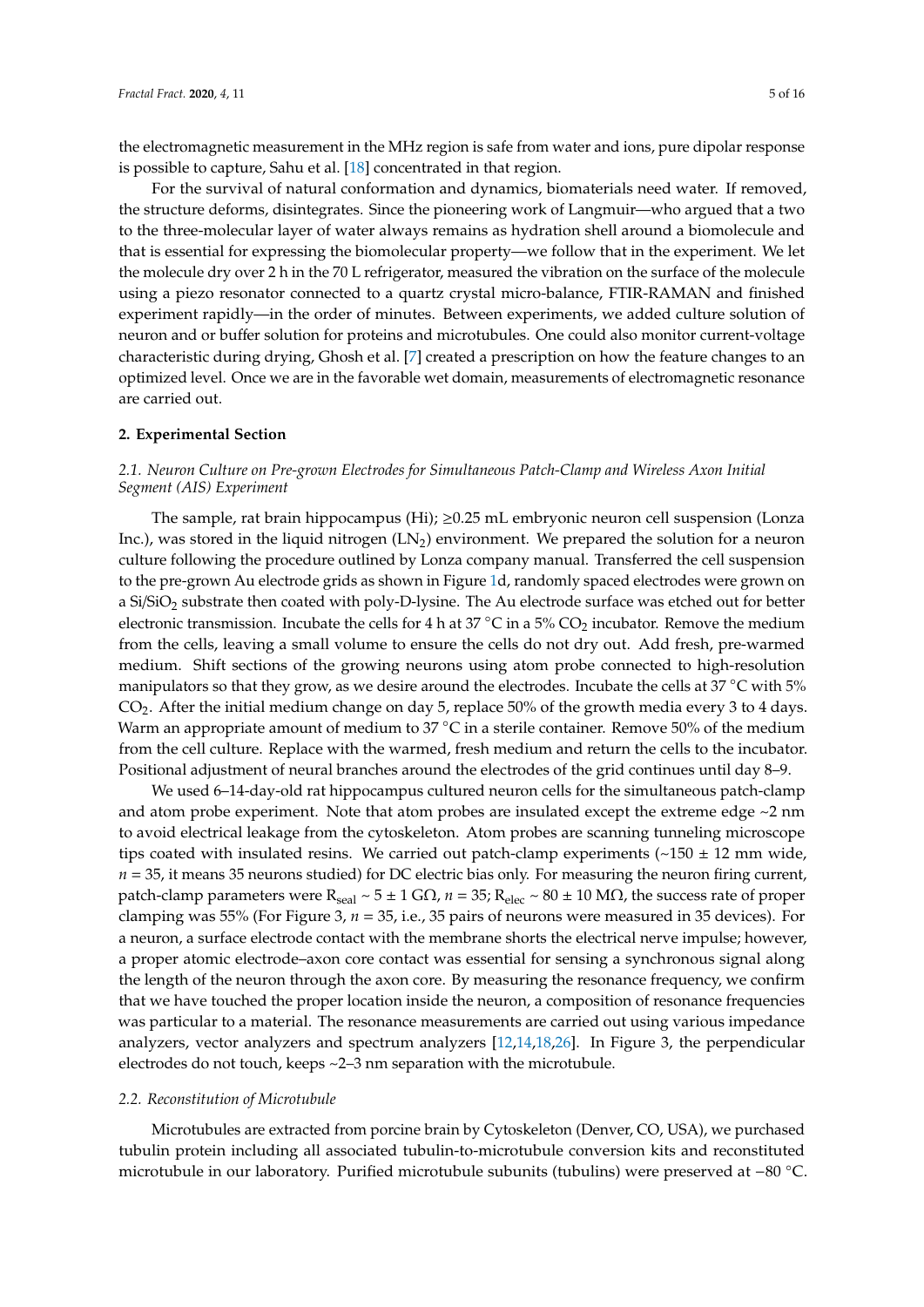To polymerize tubulin  $[27,28]$ , into 6.5-µm long microtubules, 160 µL of microtubule cushion buffer (60%  $v/v$  glycerol, 80 mM PIPES pH 6.8, 1 mM EGTA, 1 mM MgCl<sub>2</sub>) was added to 830  $\mu$ L of general tubulin buffer (80 mM PIPES pH 7, 1 mM EGTA (Ethylene glycol tetraacetic acid), 2 mM  $MgCl<sub>2</sub>$ ) and  $10 \mu L$  of  $100 \text{ mM GTP}$  (Guanosine 5'-triphosphate) solution. This mixture was kept in an ice bath for 10 min. From this mixture, 200  $\mu$ L solution was added to 1 mg of tubulin and again it was incubated in an ice bath for 10 min. Afterward, this stock was placed in an incubator at 35–37 ◦C for 40 min. Now, to stabilize microtubules 20  $\mu$ L of Paclitaxal dissolved in anhydrous DMSO (Dimethyl sulfoxide; methyl sulfoxide) was added to the solution and it was incubated for a further 10 min at 37 °C. The microtubule length was tuned  $\sim$  4–20 µm. Actin microfilament was prepared following the guidelines from Cytoskeleton.

## *2.3. Preparation of Protein Sample*

Proteins were kept at -80 °C. Protein solutions were dropped on the nanogap electrode system under 4V DC electric field so that proteins are oriented. For STM studies, nanomolar solutions were dropped on a freshly cleaved HOPG (Highly oriented pyrolytic graphite) substrate. Proteins and its complexes are scanned only under resonant AC frequencies (all resonance frequencies are noted in the Figure 2 plot); else, they break apart. The nanomolar tubulin protein solution was dropped on a four-probe Au electrode junction when the electric field of 0.5 V and 0.5 V was ON across electrodes EF and GH (see Figure 3c), respectively and independently.



in DC resistance (normalized) with AC pumping, (1  $\mu$ Hz to 1 MHz AC, 5 (black), 4, 3, 2, 1 (blue) V $_{\rm rms}$ , (device length varied between 200 nm to 2  $\mu$ m). Here f1–f2, f3–f4 and f5–f6 are three bands where **Figure 2.** Fractal electromagnetic resonance band of a single brain extracted microtubule; (**a**) Difference important part is zoomed), it was measured using Figure 2d circuit; (**b**) Transmission output in dB across the microtubule device for 25 dB input; (**c**) Output transmission in dB appeared as a Gaussian distribution, sharp rectangular pulses depict the input signals (green  $\sim$  7 GHz, red  $\sim$  13 GHz). Normalization was carried out for (a), by comparing "with and without AC", short and open circuit conditions and for (b) and (c) short and various open-circuit conditions, like air-to-air, along silicon substrate, air-to-silicon, air-to-electrode and silicon-to-electrode; (**d**–**f**) phase difference between input and output AC signal as a function of frequency. All data were normalized considering open and short circuit conditions input–output phase difference was zero; (**f**) Between 10 kHz and 50 MHz, statistical counts were made for the occurrence of particular phase, irrespective of applied AC frequency, which showed that only the phase differences as multiples of 45◦ were observed.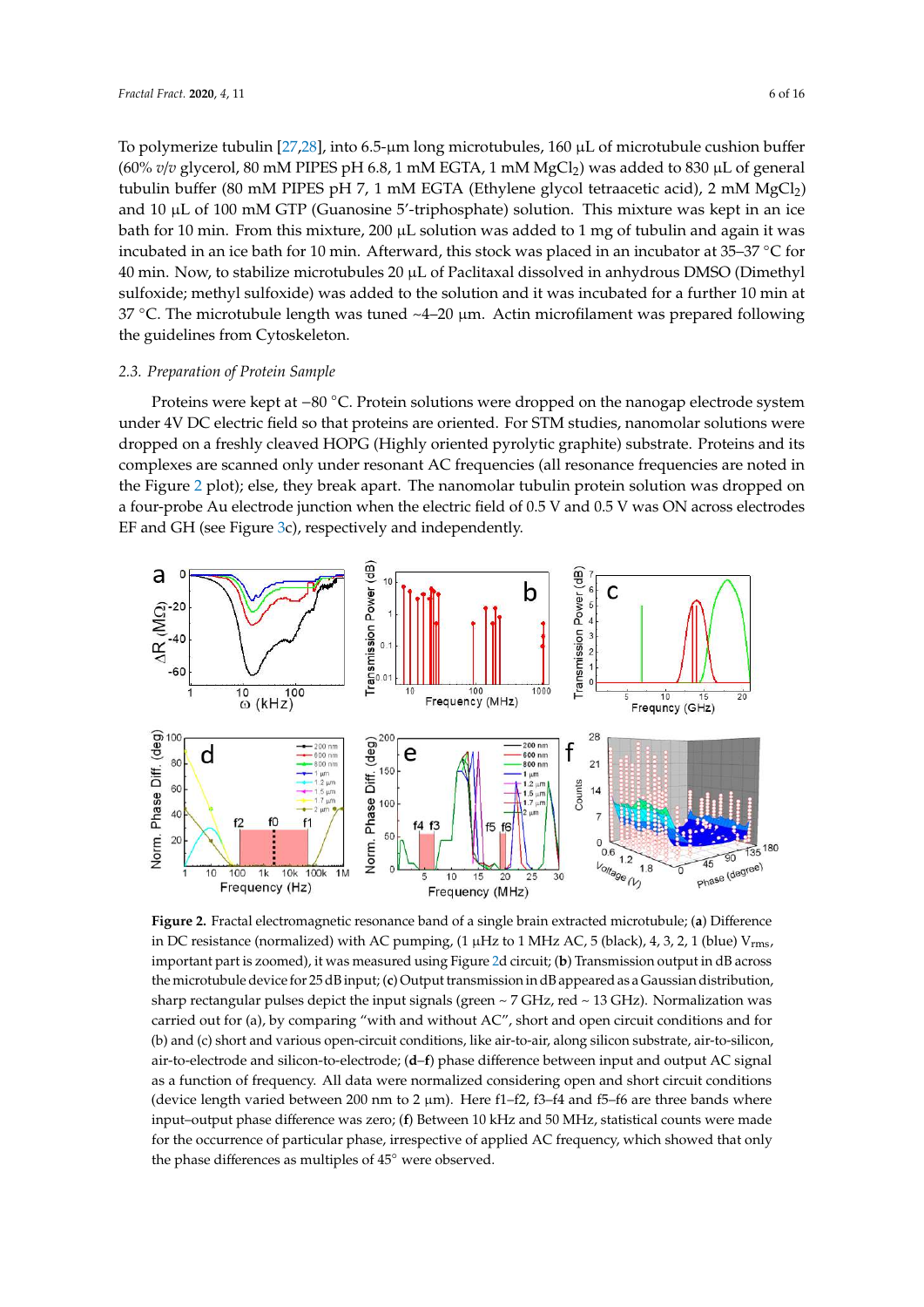

μ Au electrode grid, rat hippocampal neuron, scale bar = 10 µm. PQ and RS are non-contact electrodes limits are percentage values  $W_{min} = -30$ ,  $W_{max} = +30$  for all panels a, b and c. For panel b and c, **Figure 3.** Self-similar resonance bands for neuron, microtubule and tubulin; (**a**) Microscope image to supply horizontal AC signal. MN electrodes are just across the AIS; (**b**) Atomic force microscopy (AFM) of a single microtubule, scale bar =  $120 \text{ nm}$ , XY are horizontal electrodes, the remaining four are transverse electrodes; (**c**) AFM of a tubulin substrate, scale bar = 50 nm. The three log–log scale plots of resonance frequency corresponding to the three experimental setups of panels a, b and c, are given to their right respectively. For panel A, the patch-clamp measured current difference between neuron 1 the soma and neuron 2 the soma is the vertical axis Imax = 10 nA, Imin = 1 pA ( $\sim$ 80–2 mV). Two horizontal axes, one along the length ( $L = 50$  Hz to 2.5 kHz, 2.5 to 250 kHz and 1 to 30 MHz) and the other along the width W. Wherein,  $W = L \times 0.3$ , if  $L = 1$  Hz, then, 0.3 Hz to 1.3 Hz variation was made along the vertical axis. Thus, the vertical axis is linear frequency width, its upper and lower the 3D resonance plot's vertical axis is relative AC power transmission ( $P_{\text{output}}/P_{\text{input}} = P (0 < P < 1)$ ) across the horizontal XY and EF electrode pairs respectively. Horizontal axes are frequencies for all three panels. For panel (a) the length, width vertical ranges are noted above, for panel b ranges are (triplet band) 10–300 kHz, 10–230 MHz and 1–20 GHz; for panel c ranges are (triplet band) 30–450 MHz, 1–250 GHz and 20–350 THz. To the right of all three 3D plots we show the corresponding vertical visuals, panel a is zoomed.

## **3. Results and Discussion**

#### *3.1. Triplet of Triplet Fractal Electromagnetic Resonance Band of Single Brain Extracted Microtubule*

We provide more profound support to an earlier experimental observation by Pizzi et al. [29] that microtubule nanowire acts as both antenna and receiver during long-range communication. Microtubule was synthesized by the standard protocol described elsewhere [28]. We grow four 200 nm wide parallel gold electrodes on top of a single microtubule via e-beam lithography method (Figure 1b), both two probe and four probe measurements are carried out. In the initial days, we used to grow electrodes on the nanowire (11% device survived), similar to carbon nanotube measurements, however, later we changed and dropped microtubule or biomaterials on the pre-grown electrodes. The method helps in the survival of a greater number of devices, though the formation of a proper contact became challenging (88% devices made good contact).

Figure 2 demonstrates a series of electromagnetic resonance measurements. Normally, after forming a biomaterial–electrode contact transmission and reflection coefficients are measured under AC signal. The peaks at specific resonance frequencies are considered to be the resonance frequencies. For years, Sahu et al. [18] and Ghosh et al. [7] adopted a different methodology, they observed at which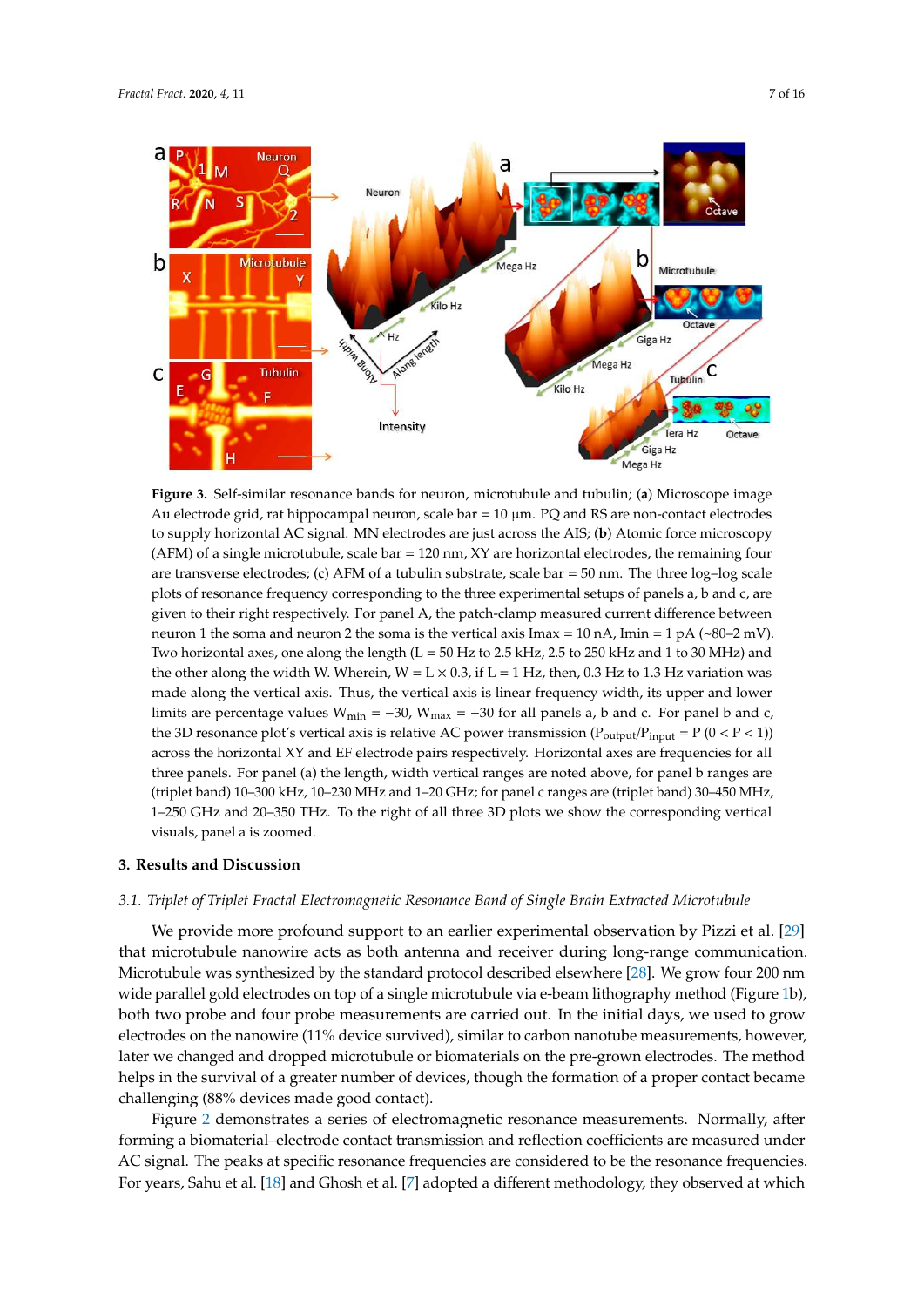frequencies the DC conductivity shows a sharp increase, it means, a dual check on resonance. To detect a resonance peak of a single microtubule nanowire, here, either we measure drop in DC resistance under AC pumping using the circuit in Figure 1b, (see Figure 2a) or, we measure transmission coefficients along the length of the biomaterial in dB under AC signal varying the frequency from 1 Hz to 20 GHz (Figure 2b,c) using a vector analyzer. Though subtracting background data are a common practice, we never do that, only for the reason that a blind subtraction brings noise artifacts as peaks and neglects important ones. In all resonance peak detection, we neglect open and short circuit responses to avoid noise. The peaks that appear in the open and short conditions are simply deleted; we consider that peak region as non-accessible. Finally, we observe three distinct regions. First, 10–100 kHz domain (Figure 2a) was depending on the AC bias amplitude, we observe the superposition of three distinct peaks of resistance loss, which becomes more distinct with more injection current, finally, we get quality factor,  $Q \sim 3$ –5. Second, 8–240 MHz, (Figure 2b) peaks are sharp  $(Q \sim 100$ –300), energy is distributed nonlinearly among particularly allowed 8 resonance peaks in this domain; microtubule's length strictly determines which resonance frequencies are to be blocked. In more than 88% of devices, we found that the peaks with low intensities blink, i.e., appear and disappear, some peaks are negative, and some peaks are positive while continuously changing intensities. MHz peaks of microtubule are the treasure of enormous dynamic activities. Finally, in the 7–13 GHz domain, (Figure 2c) we have two Gaussian-like resonant transmissions if single microtubule was pumped at 7 GHz, near 19 GHz we get a transmission band, which was remarkable since frequency was amplified. It means we get very different kinds of signal as output than what we send as input. At 13 GHz pumping we observe another Gaussian-like stochastic resonance, however, in this case, it was peaked around 13 GHz only.

The kHz and GHz bands do not change the phase of AC input signal (Figure 2d) while a quantized phase modulation by  $\frac{n\pi}{4}$  occurs during MHz transmission across the microtubule (Figure 2e,f), which suggests that MHz band was strongly engaged in electromagnetic radiation. Quantization of phase naturally by microtubule to a non-coherent AC signal was a remarkable discovery for multiple reasons. First, it suggests that for phase-coherent signal transmission we do not need to send phase-coherent electronic, magnetic or electromagnetic signal through the microtubule, microtubule spontaneously converts non-coherent signals into a coherent one. However, depending on the input frequency, the output signal gets a predetermined phase.

Using CST (computer simulation technology), we created several model structures of tubulin, microtubule and single neuron and solved Maxwell's equations using the time domain solver. Two ports were connected to the two ends of the microtubule, tubulin and neuron and we could estimate electromagnetic energy absorption and radiation behaviors. Helical structures have unique properties. The positive and negative resonance at different frequencies ensure that—for a particular resonance frequency—if a microtubule's one end acts as a receiver, the other end would act as an antenna, the selectivity of signal frequency was independent of its length. However, radiation resistance was  $R = 80\pi^2(\lambda_p/\lambda)^2$ , where  $\lambda_p \sim 8$  nm (tubulin dimer, MHz),  $\lambda_p \sim 200$  nm (lattice period, kHz),  $\lambda_p \sim \lambda$ (water channel, GHz), and 200 nm <  $\lambda$  < 25 µm, hence 0.001  $\Omega$  <  $R$  < 1  $\Omega$  (MHz) or 0.04  $\Omega$  <  $R$  $<$  720 Ω (kHz) as a function of length and for GHz, its 720 Ω (constant). Antenna efficiency was  $\leq$ 0.01, which demands to bundle of microtubules like carbon nanotubes [30] for long-range wireless communication systems. DC conductivity decreases under electromagnetic measurements were first reported by Sanabria et al. [31]. However, Sanabria et al. [31] measured data only within the domain of 1MHz.Sahu et al. [18] confirmed that and going further from 1 MHz up to 20 GHz, showed that at certain frequencies there are sharp increments in the DC conductance. Microtubules are normally incredibly good insulators, i.e., resistance was greater than 400 G $\Omega$ . However, the resistance decreases to a few MΩ; at certain frequencies, input signal reflects, as if there was a negative resistance (Ghosh et al. [7]). Looking beyond AC triggered plasmonic, for a polaronic case, the microtubule's length is the wavelength of IR radiation i.e.,  $\lambda \sim 25 \mu m P(\lambda n)^2$ , n = integer). Oscillatory conductance jump with temperature was identified as IR emission. The cavities for the kHz, MHz and GHz antenna–receiver actions are C-termini/MAP, secondary structures of tubulin and water channel respectively, it was not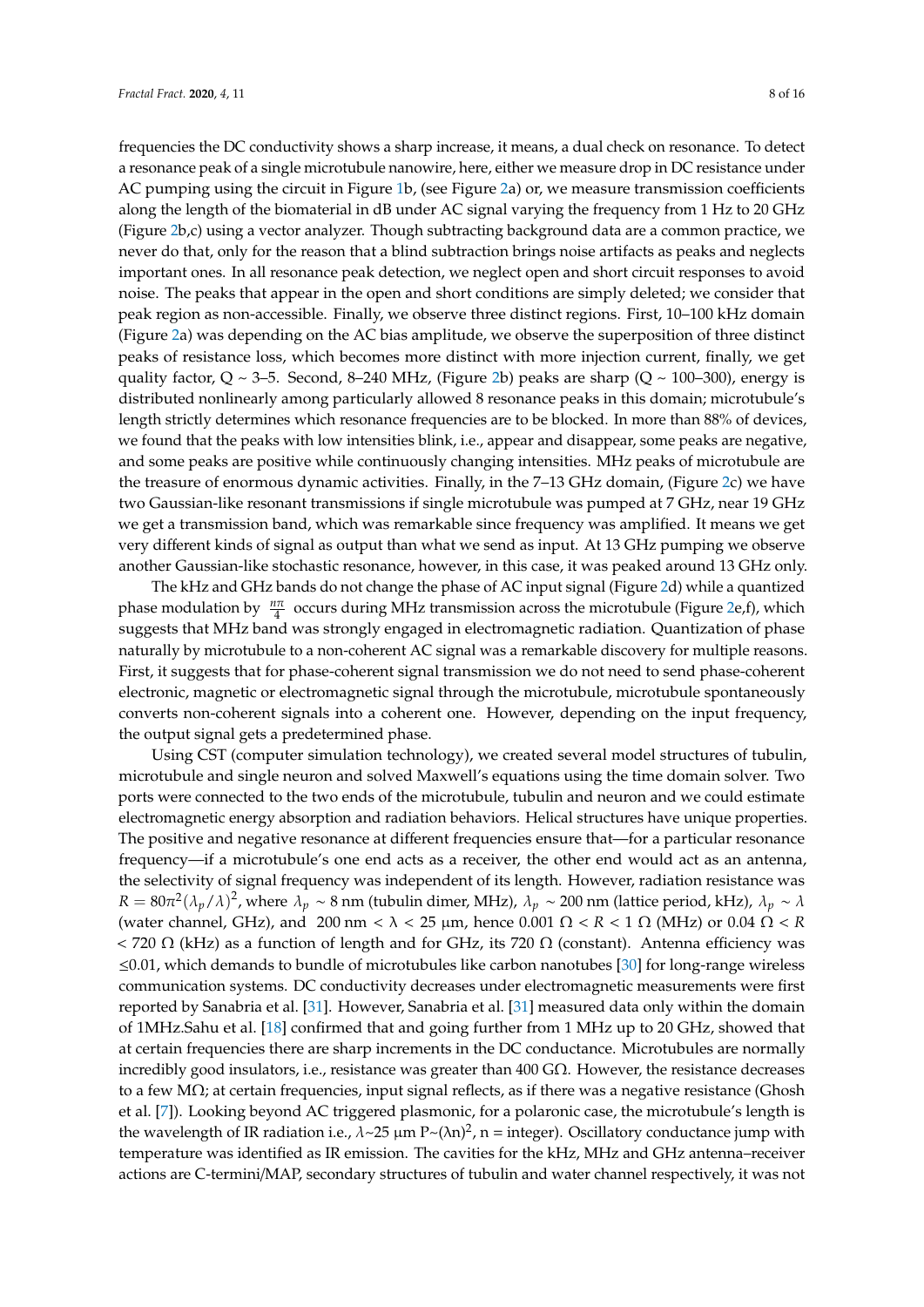a classical dipolar antenna [32] origin of resonance is the presence of multiple conduction pathways along the microtubule [8]. Multiple resonance peaks at a wide range of frequencies are required to match impedances for the high-resolution communication in a complex network of antennas. In microtubule, kHz and GHz band-based communications offer robust impedance match due to wide bandwidth  $(Q \sim 2)$ , which nullifies the antenna's directivity. The closely spaced yet discrete MHz band ensures secured phase-locked communication (narrowband  $Q \sim 300$ ). In MHz domain, microtubule can create a phased array of the current source, by changing its length (period controls  $\lambda_p$ ) and received frequency. Its ~300 MΩ contact resistance suggests that antenna–receiver protocol offers the most feasible and reliable communication mode.

#### *3.2. Triplet of Triplet Fractal Ionic Resonance Band of a Single Neuron*

As above, we mapped the frequency response of a single microtubule. One basic problem of developing a similar frequency map of a neuron is to find a trick to fine-tune the sub-threshold neural firing. We carried out an extensive search to find a set of frequencies using coaxial probe and patch-clamp simultaneously as shown in Figure 1d,e targeting the axon initial segment (AIS) so that while operating at 5–20 mV below the threshold of −55 mV, i.e., at around −65 mV to −60 mV, we control the transmission along the nerve membrane. We artificially send a wireless AC signal at resonance frequencies of microtubule (220 MHz) using an antenna locating it very near to the AIS and monitor using our coaxial atom probe what neuron does after absorbing the signal. Two coaxial probes show that a signal back propagates from AIS to the soma, just opposite to the commonly believed direction of a nerve impulse. It was a decaying signal. This back-propagated signal builds up the potential of the soma. At certain frequencies (30 MHz + 220 MHz + 7 GHz), depending on the topology of a neuron, the soma assists AIS, which eventually sends back a neural spike through axon, else, if the buildup potential was more than −60 mV at Soma, a full-scale firing of nerve impulse is triggered by AIS. Vertical gates make sure that neuron does not build-up to the axon potential, protein and its complexes do not resonate robustly.

We cultured a pair of rat hippocampal neurons on a pre-grown electrode array (see Experimental sections, Figure 3a). The growth was monitored so that the neural branches did not touch any electrode, using atom probes and DC fields one can regulate branching. Prior to any resonance measurement [14], we placed a pair of patch-clamp probes, rupturing the soma membrane in one/two neighboring neurons to measure the potential difference between them. We also measured the potential of a nerve impulse concerning the solution. On the chip, the AC electromagnetic signals of wide ranges of frequencies were applied via a pair of electrodes (PQ and RS Figure 3a) along the axon horizontally, as if dendritic branches are the sources of a signal and axonal branches are the drains. Perpendicular to it using MN electrode (Figure 3a) gating signal was applied to regulate the nerve impulse. PQ and RS electrodes change frequencies synchronously. Keeping the perpendicularly applied AC signal of MN fixed at a particular frequency we changed the frequency of the AC signal applied along the axon length via PQ and RS. We then changed the transverse AC signal frequency via MN and repeated the frequency scan via PQ and RS. This is how a 2D input frequency pattern is generated not just in a neuron, but in all the materials studied here. The basic electronic setup used to measure and filter the resonance frequency is described in detail recently. In addition to that a gating frequency was applied here, so, we get an interference pattern as an output of a nanowire.

On this 3D pattern, at particular pairs of horizontal and vertical AC frequencies, the neuron generates a potential for nerve impulse and releases ions (<1% of threshold firing current, ~50 nA; i.e.,  $\sim$ 100 pA), even at the sub-threshold biases of 20–30 mV. This potential makes the vertical axis; hence, we get a 3D resonance frequency map for the neuron. Figure 3a shows a 3D plot for the normalized firing potential (vertical axis) as a function of two perpendicular AC frequencies applied across the neuron. The map is unique because, the horizontal plane mapping the frequencies is the electromagnetic resonance and the vertical axis is intrinsic resonance causing the nerve impulse. In the resonance frequency pattern, three bright circles represent the situation when a neuron positively gated by MN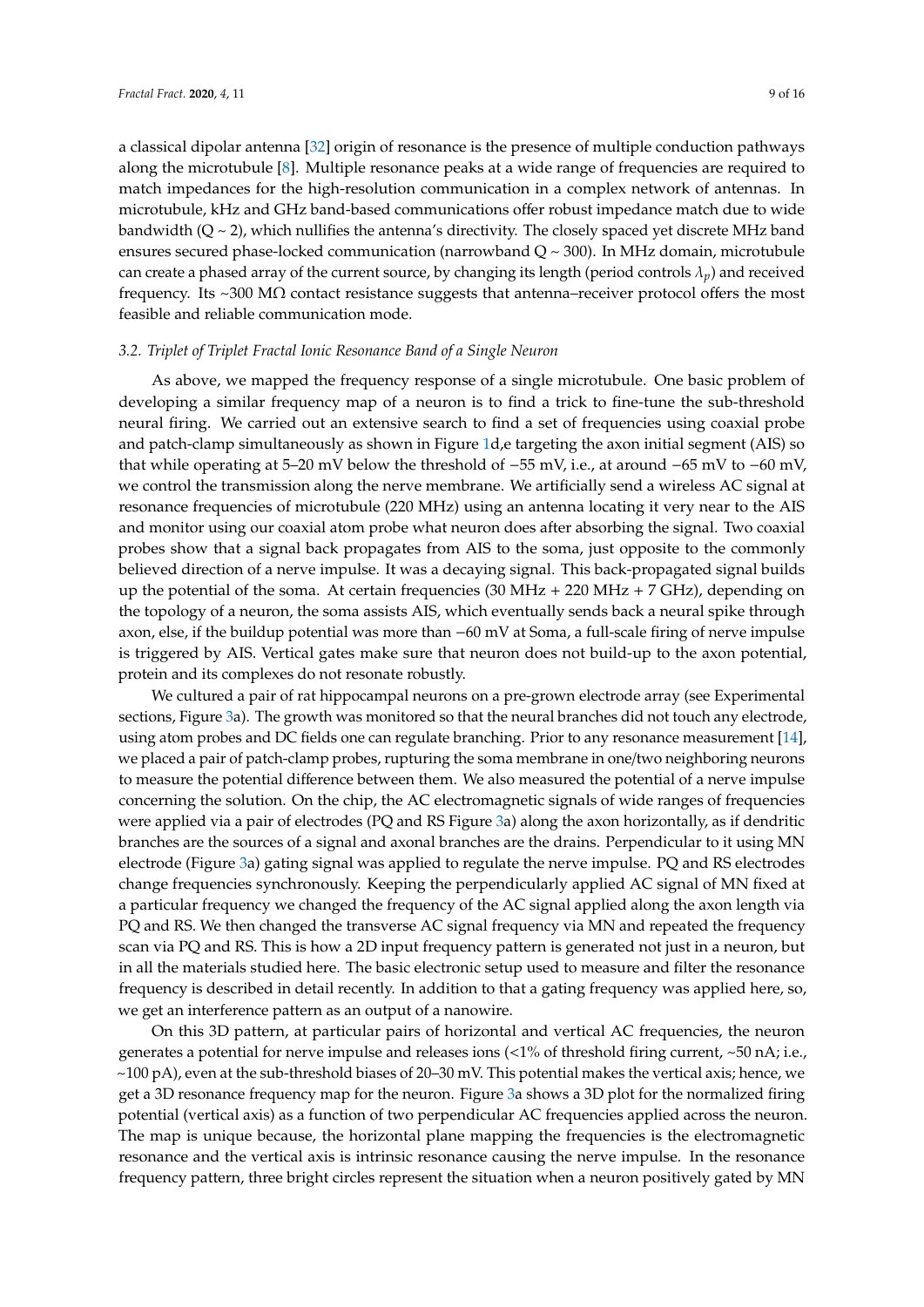electrodes while the low-intensity part shows that MN is arresting the nerve spikes. We could notice that three prime resonance frequency domains host three further resonance frequency domains inside making the triplet of triplet frequency band. Doublet and triplet of resonance frequencies is a common observation atomic orbital resonance of molecules, we find the occurrence of a similar kind of resonance behavior here.

The AC signal applied parallel to the axon triggers AIS only at three distinct frequency ranges, where a short pulse (pulse width 1  $\mu$ s, total duration 1ms) from the patch-clamp at a sub-threshold bias (~20–30 mV) activates the firing. An additional vertical AC signal resolves each of those three frequency domains into three additional sets; we get nine bands. Inserting two probes into the axon (Figure 1e) when we measured resonance bands across the AIS, we could see only three resonance bands in the linear plot. An ordered biologic structure exhibits a major longitudinal and a transverse vibration mode [33,34] if the AC signal was applied in one direction, only one mode was probed. Resonating with both horizontal and transverse vibrations at different combinations of horizontal and vertical AC signals also reveals additional peaks inside the nine bands. Therefore, the relative angular orientations of the three smaller circles vary by 100–120° in each of the three larger circles, but they unravel an additional dynamic feature hidden in the nine bands. A 3D resonance map of a neuron unravels three distinct time domains or periodic oscillations that regulate the nerve impulse.

As electrical nerve impulse forms at AIS, we measure a collective resonance of the AIS connected axon core. We have already reported the resonance behavior of axons with and without membrane in a single neuron. Consistency of triplet of triplet band with and without membrane prompts us to get inside a single microtubule that constitutes the major part of an axon.

The resonance behavior of a single isolated microtubule is reported [14] but not its 2D resonance pattern with gating. We dropped freshly reconstituted microtubule solution on the electrode grid (Figure 3b; see Experimental section) and an AC frequency scan was carried out similar to the neuron study. We measure the intensity of the transmitted signal along microtubule length (vertical axis of Figure 3b) as a function of two perpendicularly applied AC signals across the microtubule. Similar to the neuron, the microtubule exhibits a triplet-triplet resonance band, but it was electromagnetic, not ionic. Additional transverse field along with the horizontal AC pumping (using two perpendicular electrodes) changes the angular positions of the circles, but their relative areas remain constant. As a result, if we superimpose neuron's and microtubule's triplet-triplet bands we find shifts, but the common frequency/time regions never disappear. This suggests that the periodic oscillations of isolated microtubule and AIS are coupled.

An essential component of a single microtubule was a tubulin protein dimer. Tubulin protein solution was dropped in the gap of a four-probe electrode array (Figure 3c), then we applied a DC bias to orderly arrange the 15–20 molecules (Figure 3c). For 8–100 tubulins, trapped in the electrode array, the resonance band remained independent of the number of molecules or the electrode geometry. Similar to the microtubule and the neuron cell, we observed here triplet of triplet resonance bands (Figure 3c right). Normally, it was believed that electromagnetic resonance depends on the carriers, dispersion relation in a classic textbook would show how at different frequency regions, different carriers resonate. However, the classic dispersion relation presented in the textbooks, do not consider self-similar symmetry structures at all scales.

Inside the axon, initial segment microtubules form bundles and they are separated by 50 nm, they are densely packed [35]. Microtubules are continuous and unidirectional along the axon initial segment (AIS) [36]. Since thousands of microtubules are aligned in a particular direction, the effective dipole moment of the bundle was high, dendrites have a typical composition of polarities [37]. Spatial self-organization of microtubules happens by polarity sorting [38], by which, a perfect polar system was generated [39]. In the central region of AIS, the microtubules form a nanoporous ordered crystalline structure, however, this ordered cylindrical region was covered with multi-layered ordered architectures up to the neuron membrane. The ankyrin beta spectrin square lattice was located just beneath the membrane. Therefore, the ordered signal transmission pathways link microtubule to neuron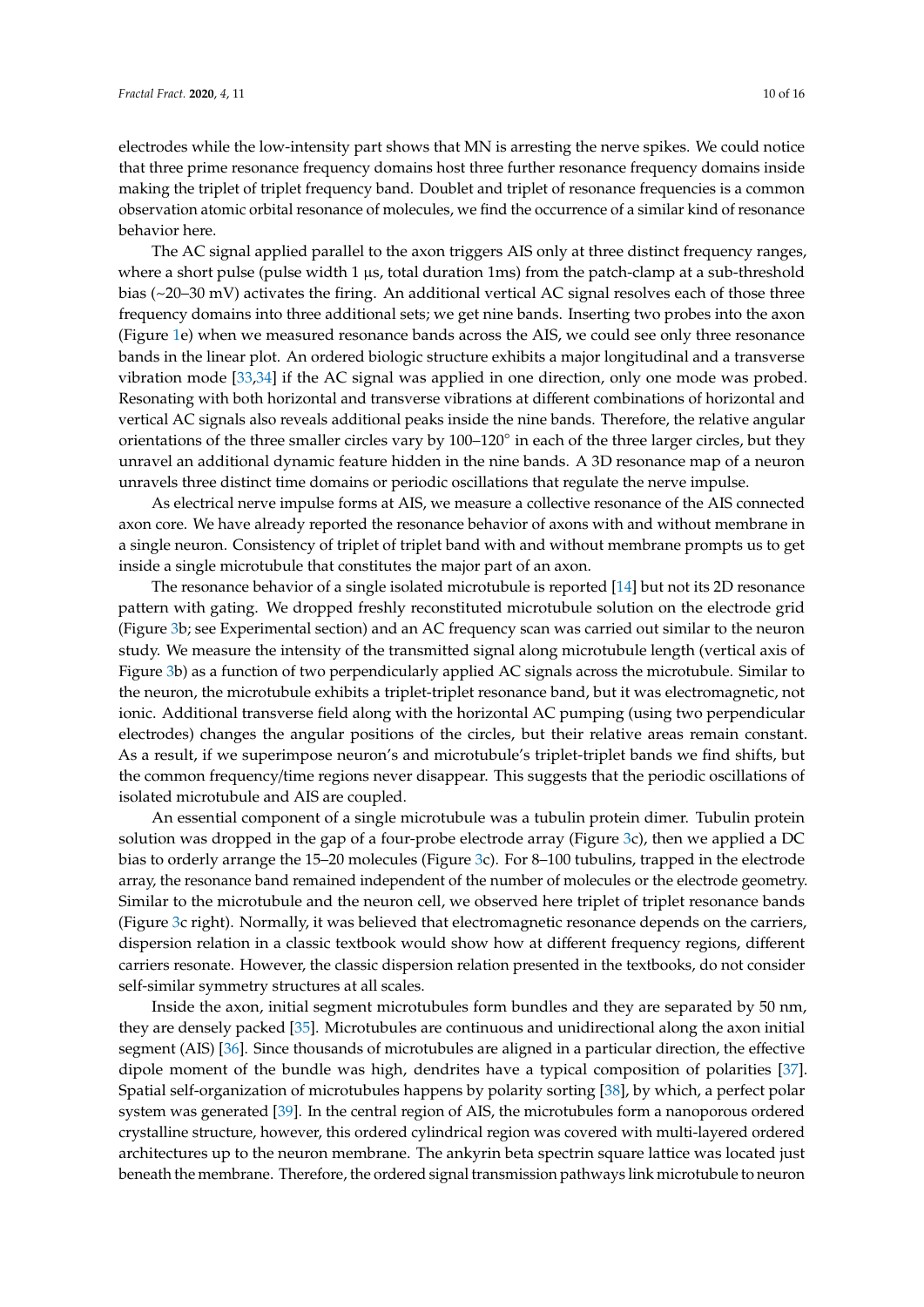membranes. The connection between secondary structures of tubulin protein and the microtubule structure was also very well studied. The symmetry of tubulin's secondary structure's arrangement is reflected in its beta sheet's spiral arrangement and the symmetry of microtubule's arrangement of proteins in the hollow cylindrical structure is made of a spiral arrangement of tubulin dimers. Similarly, microtubules arranged in a helical shape in the axon initial segment, AIS, while beta–spectrin–actin square cells arrange spirally around the axon just below the membrane (3 nm below). Therefore, spiral symmetry is intact over  $10^6$  spatial scale and change in the pitch, width and length or geometry, makes sure symmetries break at all scales in a self-similar manner.

The axon core, microtubule and tubulin have self-similar bands, with a common frequency region, a similar structural symmetry governs the resonance in all the three systems. Helical distribution of neural branches, rings of proteins in the axonal core, spirals of proteins in the microtubule, α helices in the proteins, are the common structures, and the resonant energy transmission in generic spiral symmetry follows a quantized behavior. Sahu et al. [26] have patented this feature of microtubule as a new class of fourth circuit element [26,40]. Hence, a spiral symmetry possibly ensures coupling of all the periodic oscillations.

For all the three systems, neuron, microtubule and tubulin, each of the nine circles in the triplet–triplet band has 6–8 small circles inside (Figure 3a–c). Since proteins are basic structures, they are pumped with the same resonating electromagnetic signal and simultaneously imaged (Figure 4a).



β **Figure 4.** Generalization of 3D resonance bands for actin, β-spectrin and Ankyrin G; (**a**) Microtubule microfilaments, its constituent tubulin, actin protofilament and its constituent Actin G, Ankyrin and beta spectrin protein structures (pdb database); (**b**) Scanning Tunneling Microscope (STM) images of the monomer of a single tubulin protein, the externally applied AC frequencies at which the conformation was imaged via tunneling current is shown in the top right corner. Scale bar = 3 nm; (**c**) Microtubule 3D resonance band was re-plotted from Figure 1 for comparison (top). Below, the vertical view of 3D resonance plot for actin microfilament (800 kHz–90 MHz, 210–880 MHz and 2–25 GHz), tubulin, Actin G (doublet of quartet, i.e., four circles inside a pair of circles, 232 GHz-37 THz and 60–302 THz. THz measurement was done by Raman spectrophotometer), beta spectrin (two pairs of circles inside a circular band 67–417 THz), Ankyrin (pair of 3, 4 peaks vary inside one circular band 23–353 THz) respectively, one in each raw. All spectra were plotted in the same frequency scale for comparison.

The resonant oscillations images of a tubulin dimer show only two high potential regions, not eight (online Movies in Ref [18]), so, dimers are not responsible for 6–8 small circles. Then as we scan the isolated tubulin monomer at various resonance frequencies, we visualize live that four major and four minor distinct potential regions inside the monomer exchange energy (Figure 4b, [18]). Total eight for a dimer. Protein dimer makes a doublet, but the monomer makes an octave. The one to one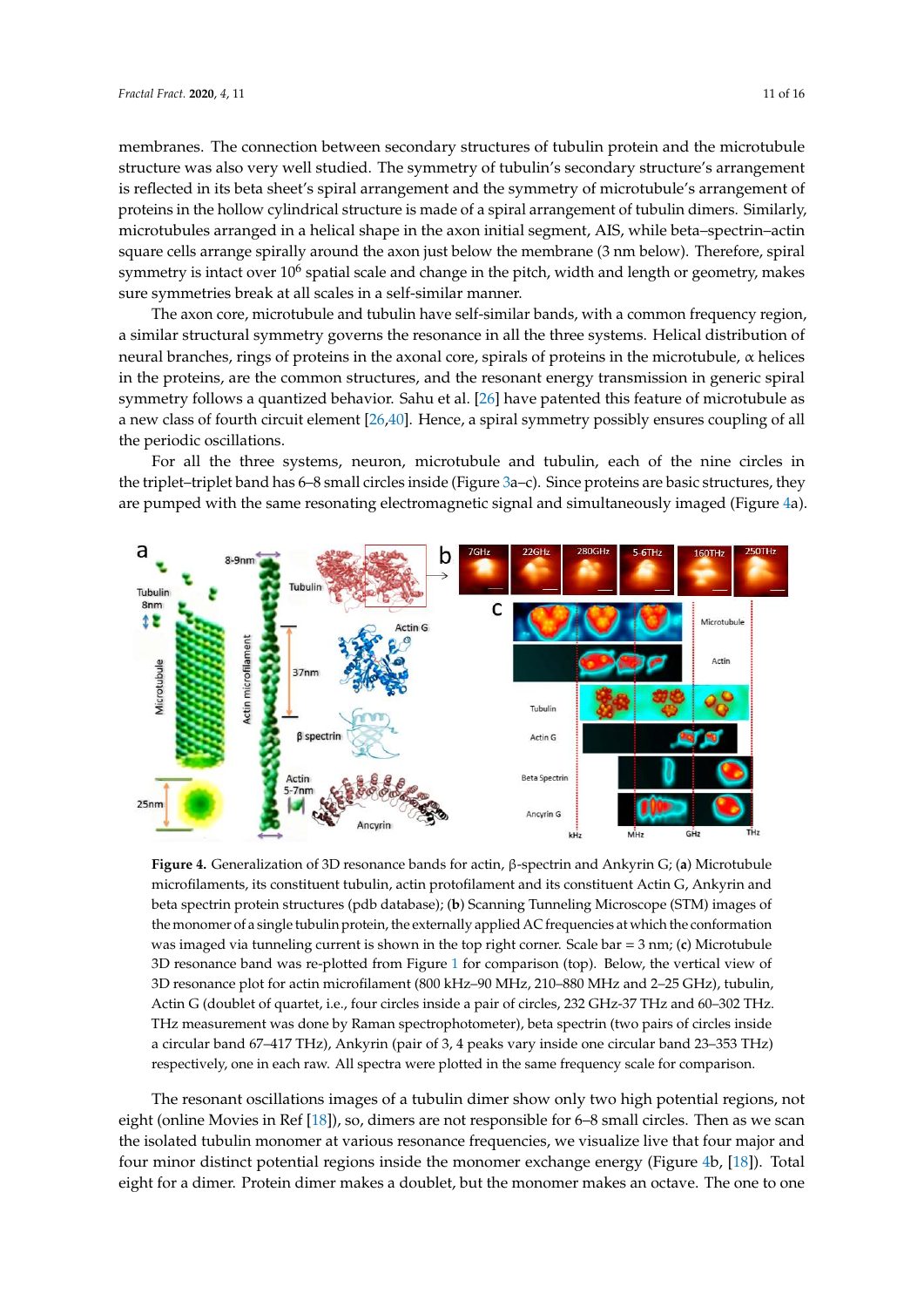correspondence with the dielectric resonance image suggests that the observed 6–8 peaks in one of the 9 circles of tubulin in Figure 3 are from α- helices localized by the β sheets. Thus, 10<sup>6</sup> orders of spatial journey from milli to the nanoscale execute milliseconds to sub-nanoseconds periodic oscillations. En route, the GHz periodic oscillation that fires a neuron originates at the single protein structure.

The triplet–triplet resonant band was not exclusive to microtubules and tubulins. We have selected mostly found four components in the axon core and around AIS, and similarly measured their temporal resonance map [41,42]. We found that actin microfilament's resonance bands are complementary to that of the microtubule, they exchange energy covering a wide frequency domain. The resonance bands for all four proteins β-spectrin, ankyrin, actin and tubulin—also their complexes are confined between the two frequency limits (Figure 4c), they share the time zone of threshold energy bursts. Overlapping time zone in the resonance frequency plot is common energy exchange regions for proteins. Thus, a resonance chain forms that connect wide ranges of proteins forming the layers beneath neuron membrane. The β-spectrin structure has ion-transfer channels and ankyrin a known mechanosensor [43] have a cascade of α-helix oscillators dominating their resonance band. Hence, they exhibit a topological hysteresis in the 2D resonance plot. Moreover, β-spectrin and ankyrin show signatures of their lone cavities in the resonance band as doublets. A doublet in the 2D resonance pattern means the two periodic oscillations governing its resonance are coupled as part of one periodic oscillation. We understand that there are plenty of other proteins participate in generating the nerve spike. The current map is a fraction of the varieties of proteins available out there. However, the NMR-like doublets and triplets in various compositions suggest that the resonance chain would exhibit much richer topology once more proteins are added to it.

A conventional 1D resonance plot is a single line on the 2D resonance frequency map (Figure 5), represented as triplet of triplet circles (Figure 5). The triplet of triplet is not an absolute pattern—one may see pentate, or even doublets—frequency fractal or resonance chain's topology is not as simple as reported earlier [44]. The frequency wheel is created by the common time zones shared by the overlapping resonance frequencies of four proteins and their complexes studied here (Figure 5). We sonified this frequency wheel to feel how vibrating discrete time-periodic oscillations topologically integrate into a single neuron firing. In the sound file, the higher frequencies are the patterns of protein's oscillations, while the slower frequencies represent protein complexes with larger structures. A complete rotation of the wheel are events that unfold from faster to the slower time scales to eventually trigger a single nerve spike. Until now, the rapid firing of a neuron was sonified as a stream of "ticks", here we deconstruct one "tick" representing a nerve impulse with 72 frequencies bursting signals in an intricate pattern.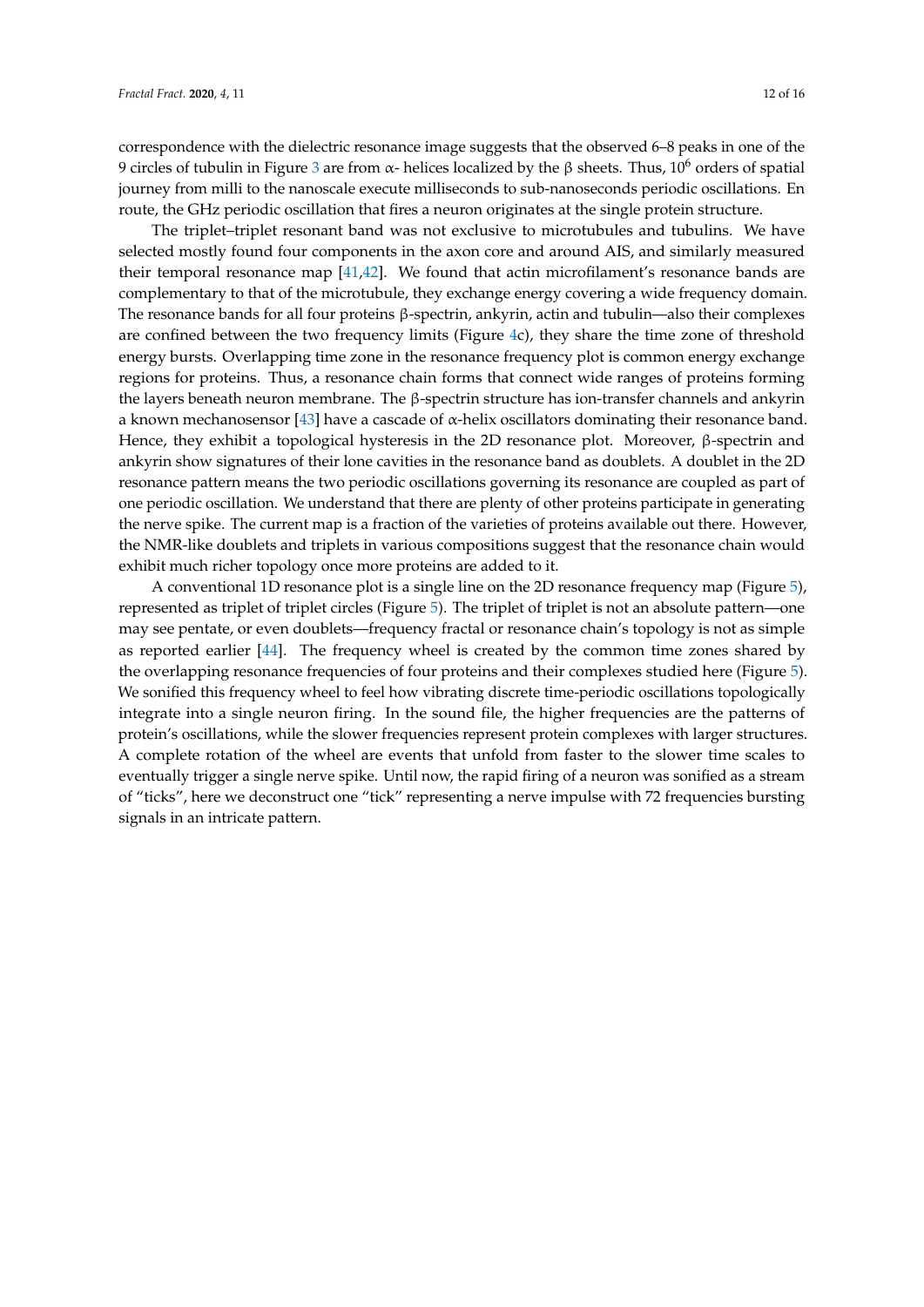

**Figure 5.** Frequency wheel for the triplet–triplet resonance band (Movie 1): (**a**) 2D resonance of a single isolated microtubule from Figure 3a. A dotted line shows 1D resonance measurement location (top), the data are shown below panel (a). The 3D resonance plot of panel a is represented as a nest of nine circles (nine circles inside three circles inside one circle = 13 circles). Using a shadow and an arrow we connected a triplet in a 1D resonance plot of panel (a), with the schematic of panel (**b**); (**c**) The circular triplet–triplet plot of panel b is a replica of experimental resonance data (panel a), however, the resonant oscillations follow a periodic condition. If we apply periodic limits then panel b looks like panel c. One can find the triplet in panel c, each triplet has single frequency and its total period is sum of three frequencies inside, each of the three has periods of eight frequencies (a particular case of tubulin).

#### **4. Conclusions and Future**

Dielectric resonance frequencies of multiple proteins were mapped by applying two distinct kinds of electromagnetic fields one perpendicular to another. Such an orthogonal field-based splitting of energy exchange was never applied before to read the 2D interaction of the system profile over a large frequency range. Normally 1D transmission profiles are studied, the direction at which the input signal frequency is pumped along the same direction how much the carriers are pushed through is estimated as the response of the system. When a gating effect is applied to all the three systems, additional dynamic feature hidden in the system is revealed by orthogonal fields. Such studies are regularly applied in transistor research. However, that is not the end. We speculate that if advanced further, it may be possible to map the higher-level dynamic features in the neuron, thus, we advance here the temporal correlations observed by Ghosh et al. [7] and Agrawal et al. [9]. We have detailed how a 3D triplet of triplet band could be experimentally extracted from the three systems, located one inside another [45,46]. The tubulins are located inside microtubule and the microtubules are located inside a neuron, if the 3D band architecture is also self-similar, it would mean that the three systems could exchange geometric information conformally, i.e., without losing the angular features of the geometric shape over a time domain of  $10<sup>6</sup>$  order in time scale.

**Supplementary Materials:** The following are available online at http://www.mdpi.com/2504-3110/4/2/11/s1, Movie 1.

**Author Contributions:** K.S. measured electromagnetic resonance band of microtubule using various methods; P.S. (Pushpendra Singh) did the theory of tubulin protein, microtubule and neuron using CST (Computer Simulation Technology); S.G. did all neuron measurement; S.S. measured all microtubule and tubulin protein; A.B., K.R. and P.S. (Pushpendra Singh) wrote the paper. P.S. (Pathik Sahoo) and D.F. reviewed the paper. All authors have read and agreed to the published version of the manuscript.

**Funding:** Authors acknowledge the Asian Office of Aerospace R and D (AOARD), a part of the United States Air Force (USAF) for Grant no. FA2386-16-1-0003 on the electromagnetic resonance-based communication and intelligence of biomaterials.

**Conflicts of Interest:** The authors declare no conflict of interest.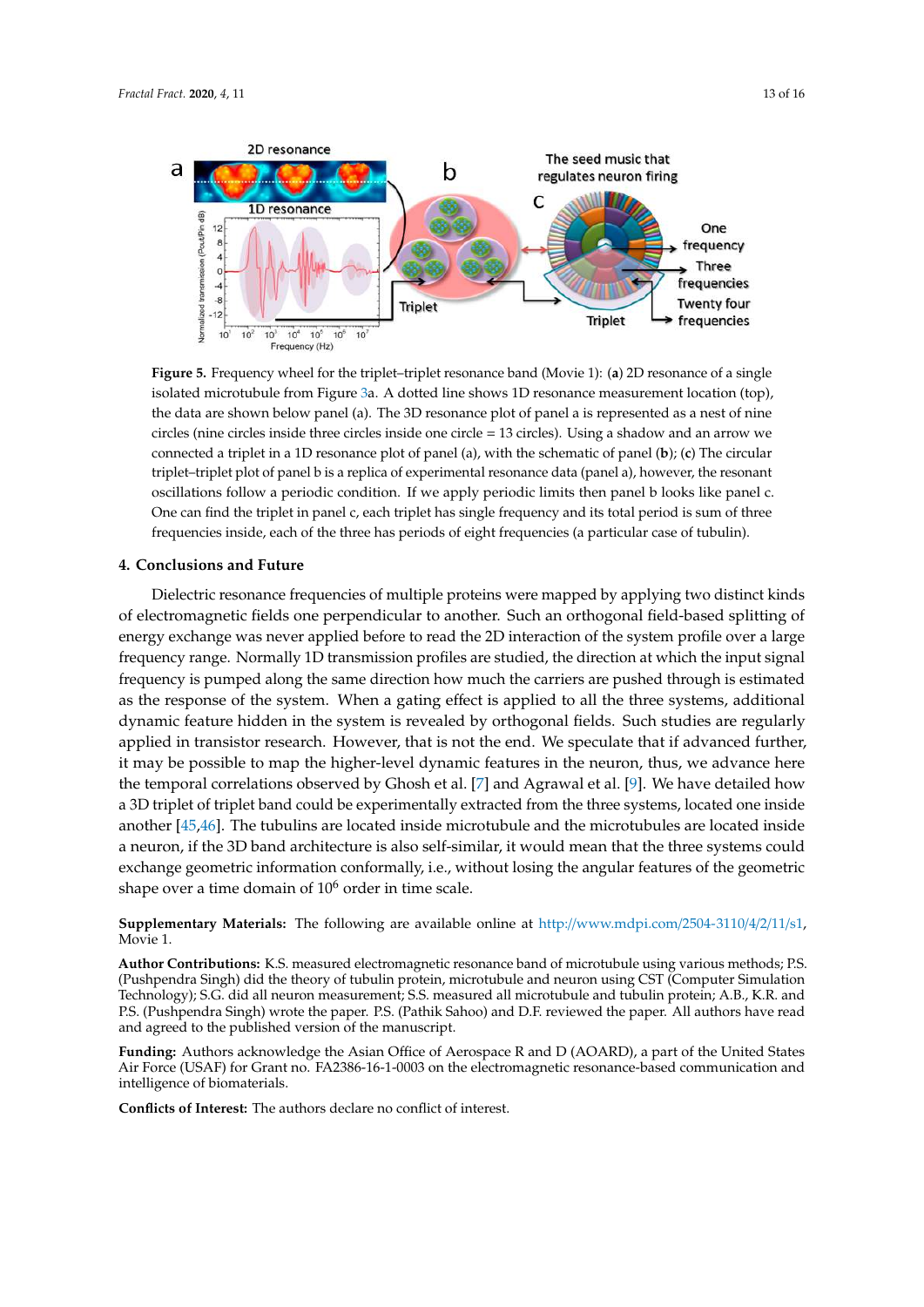## **References**

- 1. He, B. Scale-free properties of the functional magnetic resonance imaging signal during rest and task. *J. Neurosci.* **2011**, *31*, 13786–13795. [CrossRef] [PubMed]
- 2. Hudetz, A.G. General Anesthesia and Human Brain Connectivity. *Brain Connect.* **2012**, *2*, 291–302. [CrossRef] [PubMed]
- 3. Singh, P.; Ray, K.; Fujita, D.; Bandyopadhyay, A. Complete Dielectric Resonator Model of Human Brain from MRI Data: A Journey from Connectome Neural Branching to Single Protein. In *Lecture Notes in Electrical Engineering*; Springer Science and Business Media LLC: Berlin/Heidelberg, Germany, 2018; Volume 478, pp. 717–733.
- 4. Ghosh, S.; Sahu, S.; Fujita, D.; Bandyopadhyay, A. Design and operation of a brain like computer: A new class of frequency-fractal computing using wireless communication in a supramolecular organic, inorganic systems. *Information* **2014**, *5*, 28–99. [CrossRef]
- 5. Singh, P.; Ocampo, M.; Lugo, J.E.; Doti, R.; Faubert, J.; Rawat, S.; Ghosh, S.; Ray, K.; Bandyopadhyay, A. Fractal and periodic biological antennas: Hidden topologies in DNA, Wasps, and retina in the eye. *Stud. Comput. Intell.* **2018**, *761*, 113–130.
- 6. Anguera, J.; Andújar, A.; Jayasinghe, J.; Chakravarthy, V.S.S.S.S.; Chowdary, P.S.R.; Ali, T.; Pijoan, J.L.; Cattani, C. Fractal Antennas: An Historic Perspective. *Fractal Fract.* **2020**, *4*, 3. [CrossRef]
- 7. Ghosh, S.; Sahu, S.; Agrawal, L.; Shiga, T.; Bandyopadhyay, A. Inventing a co-axial atomic resolution patch clamp to study a single resonating protein complex and ultra-low power communication deep inside a living neuron cell. *J. Integr. Neurosci.* **2016**, *15*, 403–433. [CrossRef]
- 8. Whittier, J.E.; Goddard, G.R. Microtubule Structural Dynamics Measured with Impedance Spectroscopy. *FASEB J.* **2006**, *20*, A492.
- 9. Agrawal, L.; Sahu, S.; Ghosh, S.; Shiga, T.; Fujita, D.; Bandyopadhyay, A. Inventing atomic resolution scanning dielectric microscopy to see a single protein complex operation live at resonance in a neuron without touching or adulterating the cell. *J. Integr. Neurosci.* **2016**, *15*, 435–462. [CrossRef]
- 10. Jelinek, F.; Pokorný, J. Microtubules in Biological Cells as Circular Waveguides and Resonators. *Electro Magn.* **2001**, *20*, 75–80. [CrossRef]
- 11. Hameroff, S.R.; Watt, R.C. Information processing in microtubules. *J. Theor. Boil.* **1982**, *98*, 549–561. [CrossRef]
- 12. Sahu, S.; Ghosh, S.; Hirata, K.; Fujita, D.; Bandyopadhyay, A. Multi-level memory-switching properties of a single brain microtubule. *Appl. Phys. Lett.* **2013**, *102*, 123701. [CrossRef]
- 13. Cosic, I.; Cosic, D.; Lazar, K. Is it possible to predict electromagnetic resonances in proteins, DNA and RNA? *Nonlinear Biomed. Phys.* **2015**, *3*. [CrossRef]
- 14. Sahu, S.; Ghosh, S.; Ghosh, B.; Aswani, K.; Hirata, K.; Fujita, D.; Bandyopadhyay, A. Atomic water channel controlling remarkable properties of a single brain microtubule: Correlating single protein to its supramolecular assembly. *Biosens. Bioelectron.* **2013**, *47*, 141–148. [CrossRef] [PubMed]
- 15. Tuszynski, J.A.; Friesen, D.; Freedman, H.; Sbitnev, V.I.; Kim, H.; Santelices, I.; Kalra, A.P.; Patel, S.D.; Shankar, K.; Chua, L.O. Microtubules as Sub-Cellular Memristors. *Sci. Rep.* **2020**, *10*, 2108. [CrossRef]
- 16. Kalra, A.P.; Patel, S.D.; Bhuiyan, A.F.; Preto, J.; Scheuer, K.G.; Mohammed, U.; Lewis, J.D.; Rezania, V.; Shankar, K.; Tuszynski, J.A. Investigation of the Electrical Properties of Microtubule Ensembles under Cell-Like Conditions. *Nanomaterials* **2020**, *10*, 265. [CrossRef]
- 17. Priel, A.; Ramos, A.J.; Tuszynski, J.A.; Cantiello, H.F. A Biopolymer Transistor: Electrical Amplification by Microtubules. *Biophys. J.* **2006**, *90*, 4639–4643. [CrossRef]
- 18. Sahu, S.; Ghosh, S.; Fujita, D.; Bandyopadhyay, A. Live visualizations of single isolated tubulin protein self-assembly via tunneling current: Effect of electromagnetic pumping during spontaneous growth of microtubule. *Sci. Rep.* **2014**, *4*, 7303. [CrossRef]
- 19. Minoura, I.; Muto, E. Dielectric Measurement of Individual Microtubules Using the Electroorientation Method. *Biophys. J.* **2006**, *90*, 3739–3748. [CrossRef]
- 20. Umnov, M.; Palusinski, O.A.; Deymier, P.A.; Guzman, R.; Hoying, J.; Barnaby, H.; Yang, Y.; Raghavan, S. Experimental evaluation of electrical conductivity of microtubules. *J. Mater. Sci.* **2006**, *42*, 373–378. [CrossRef]
- 21. Langmuir, I. The Role of Attractive and Repulsive Forces in the Formation of Tactoids, Thixotropic Gels, Protein Crystals and Coacervates. *J. Chem. Phys.* **1938**, *6*, 873. [CrossRef]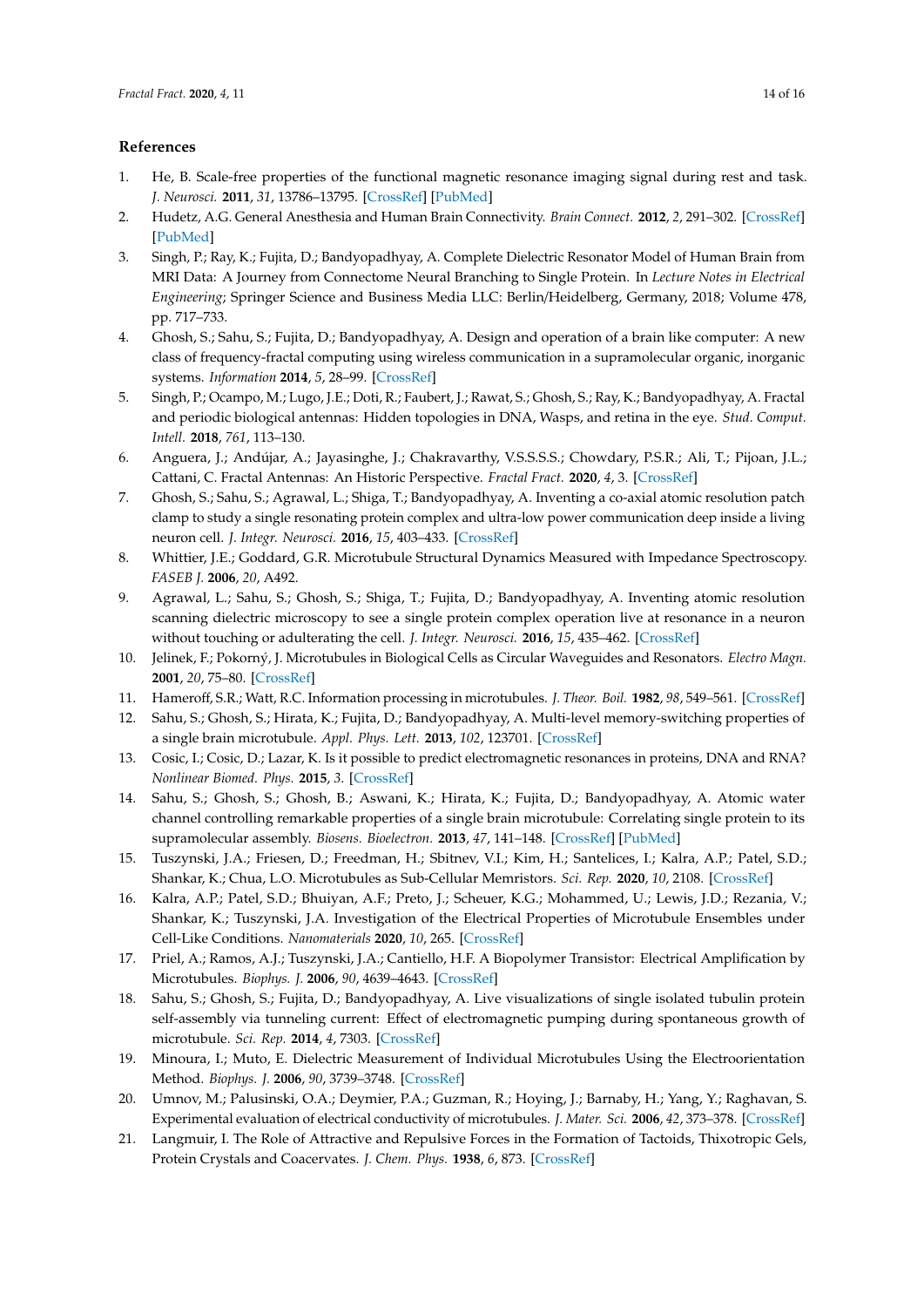- 22. Ebbinghaus, S.; Kim, S.J.; Heyden, M.; Yu, X.; Heugen, U.; Gruebele, M.; Leitner, D.M.; Havenith, M. An extended dynamical hydration shell around proteins. *Proc. Natl. Acad. Sci. USA* **2007**, *104*, 20749–20752. [CrossRef] [PubMed]
- 23. Mershin, A.; Kolomenski, A.; Schuessler, H.; Nanopoulos, D. Tubulin dipole moment, dielectric constant and quantum behavior: Computer simulations, experimental results and suggestions. *Biosystems* **2004**, *77*, 73–85. [CrossRef] [PubMed]
- 24. Otting, G.; Liepinsh, E.; Wüthrich, K. Protein hydration in aqueous solution. *Science* **1991**, *254*, 974–980. [CrossRef] [PubMed]
- 25. Denisov, V.P.; Peters, J.; Hörlein, H.D.; Halle, B. Using buried water molecules to explore the energy landscape of proteins. *Nat. Struct. Mol. Boil.* **1996**, *3*, 505–509. [CrossRef]
- 26. Satyajit, S.; Daisuke, F.; Anirban, B. Helical symmetries observed in proteins: An inductor made of arrayed capacitors (2010) Japanese patent has been issued on 20th August 2015 JP-511630 (world patent filed, this is the invention of fourth circuit element). U.S. Patent 9019685B2, 28 April 2015.
- 27. Borisy, G.G.; Marcum, J.M.; Olmsted, J.B.; Murphy, D.B.; Johnson, K.A. Purification of Tubulin and Associated High Molecular Weight Proteins from Porcine Brain and Characterization of Microtubule Assembly in Vitro. *Ann. N. Y. Acad. Sci.* **1975**, *253*, 107–132. [CrossRef]
- 28. Fygenson, D.K.; Braun, E.; Libchaber, A. Phase diagram of microtubules. *Phys. Rev. E* **1994**, *50*, 1579–1588. [CrossRef]
- 29. Pizzi, R.; Strini, G.; Fiorentini, S.; Pappalardo, V.; Pregnolatio, M. Evidences of new biophysical properties of microtubule. In *Artificial Neural Networks*; Kwon, S.J., Ed.; Nova Science Publications: New York, NY, USA, 2010; pp. 1–17.
- 30. Attiya, A. Lower Frequency Limit of Carbon Nanotube Antenna. *Prog. Electromagn. Res.* **2009**, *94*, 419–433. [CrossRef]
- 31. Sanabria, H.; Miller, J.H., Jr.; Mershin, A. Impedance spectroscopy of alpha-beta tubulin heterodimer suspensions. *Biophys. J.* **2006**, *90*, 4644–4650. [CrossRef]
- 32. Hanson, G. Fundamental transmitting properties of carbon nanotube antennas. *IEEE Trans. Antennas Propag.* **2005**, *53*, 3426–3435. [CrossRef]
- 33. Pokorny, J.; Jelenek, F.; Trkval, V.; Lamprecht, I.; Holtzel, R. Vibrations in microtubules. *J. Biol. Phys.* **1997**, *48*, 261–266.
- 34. Daneshmand, F.; Amabili, M. Coupled oscillations of a protein microtubule immersed in cytoplasm: An orthotropic elastic shell modeling. *J. Boil. Phys.* **2012**, *38*, 429–448. [CrossRef] [PubMed]
- 35. Hirokawa, N. Cross-linker system between neurofilaments, microtubules and membranous organelles in frog axons revealed by the quick-freeze, deep-etching method. *J. Cell Boil.* **1982**, *94*, 129–142. [CrossRef] [PubMed]
- 36. Heidemann, S.R.; Landers, J.M.; Hamborg, M.A. Polarity orientation of axonal microtubules. *J. Cell Boil.* **1981**, *91*, 661–665. [CrossRef] [PubMed]
- 37. Baas, P.W.; Deitch, J.S.; Black, M.M.; Banker, G.A. Polarity orientation of microtubules in hippocampal neurons: Uniformity in the axon and nonuniformity in the dendrite. *Proc. Natl. Acad. Sci. USA* **1988**, *85*, 8335–8339. [CrossRef]
- 38. Heidemann, S.R.; Hamborg, M.A.; Thomas, S.J.; Song, B.; Lindley, S.; Chu, D. Spatial organization of axonal microtubules. *J. Cell Boil.* **1984**, *99*, 1289–1295. [CrossRef]
- 39. Craig, E.M.; Yeung, H.T.; Rao, A.; Baas, P.W. Polarity sorting of axonal microtubules: A computational study. *Mol. Boil. Cell* **2017**, *28*, 3271–3285. [CrossRef]
- 40. Sahu, S.; Fujita, D.; Bandyopadhyay, A. Helical Symmetries Observed in Proteins: An Inductor Made of Arrayed Capacitors. Japanese Patent JP-511630, 20 August 2015.
- 41. Leterrier, C.; Vacher, H.; Fache, M.P.; d'Ortoli, S.A.; Castets, F.; Autillo-Touati, A.; Dargent, B. End-binding protiens EB3 and EB1 link microtubules to ankyrin G in the axon initial segment. *Proc. Natl. Acad. Sci. USA* **2011**, *108*, 8826–8831. [CrossRef]
- 42. Xu, K.; Zhong, G.; Zhuang, X. Actin, Spectrin, and Associated Proteins Form a Periodic Cytoskeletal Structure in Axons. *Science* **2012**, *339*, 452–456. [CrossRef]
- 43. Lee, G.; Abdi, K.; Jiang, Y.; Michaely, P.; Bennett, V.; Marszalek, P.E. Nanospring behavior of ankyrin repeats. *Nature* **2006**, *440*, 246–249. [CrossRef]